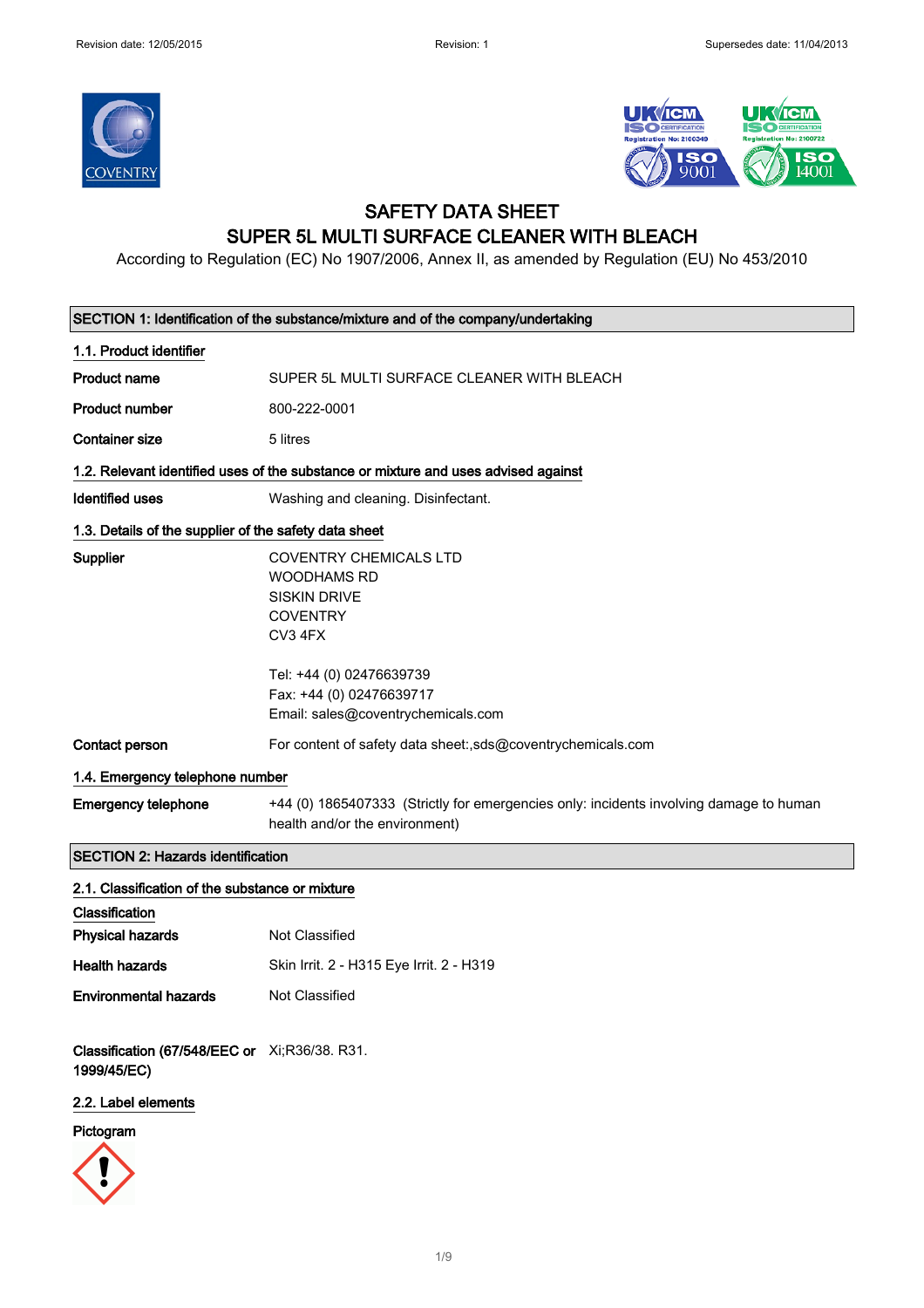| Signal word                               | Warning                                                                                                                                                                                                                                                                                                                                                                                                                                |
|-------------------------------------------|----------------------------------------------------------------------------------------------------------------------------------------------------------------------------------------------------------------------------------------------------------------------------------------------------------------------------------------------------------------------------------------------------------------------------------------|
| <b>Hazard statements</b>                  | H315 Causes skin irritation.<br>H319 Causes serious eye irritation.                                                                                                                                                                                                                                                                                                                                                                    |
| <b>Precautionary statements</b>           | P280 Wear protective gloves/protective clothing/eye protection/face protection.<br>P302+P352 IF ON SKIN: Wash with plenty of water.<br>P305+P351+P338 IF IN EYES: Rinse cautiously with water for several minutes. Remove<br>contact lenses, if present and easy to do. Continue rinsing.<br>P332+P313 If skin irritation occurs: Get medical advice/attention.<br>P337+P313 If eye irritation persists: Get medical advice/attention. |
| Supplementary precautionary<br>statements | P264 Wash contaminated skin thoroughly after handling.                                                                                                                                                                                                                                                                                                                                                                                 |

#### 2.3. Other hazards

This product does not contain any substances classified as PBT or vPvB.

#### SECTION 3: Composition/information on ingredients

#### 3.2. Mixtures

| SODIUM HYPOCHLORITE SOLUTION,  % CI ACTIVE |                      |                 | $1 - 5%$                                  |          |
|--------------------------------------------|----------------------|-----------------|-------------------------------------------|----------|
| CAS number: 7681-52-9                      | EC number: 231-668-3 |                 | REACH registration number: 01-            |          |
|                                            |                      |                 | 2119488154-34-XXXX                        |          |
| M factor (Acute) = $10$                    |                      |                 |                                           |          |
| Classification                             |                      |                 | Classification (67/548/EEC or 1999/45/EC) |          |
| Met. Corr. 1 - H290                        |                      | C;R34 R31 N;R50 |                                           |          |
| Skin Corr. 1B - H314                       |                      |                 |                                           |          |
| Eye Dam. 1 - H318                          |                      |                 |                                           |          |
| Aquatic Acute 1 - H400                     |                      |                 |                                           |          |
|                                            |                      |                 |                                           |          |
| ALCOHOLS, C12-14, ETHOXYLATED < 2.5 EO,    |                      |                 |                                           | $1 - 5%$ |
| <b>SULFATES, SODIUM SALTS</b>              |                      |                 |                                           |          |
| CAS number: 68891-38-3                     | EC number: 500-234-8 |                 | REACH registration number: 01-            |          |
|                                            |                      |                 | 2119488639-16-XXXX                        |          |
| Classification                             |                      |                 | Classification (67/548/EEC or 1999/45/EC) |          |
| Skin Irrit. 2 - H315                       |                      | Xi;R38,R41.     |                                           |          |
| Eye Dam. 1 - H318                          |                      |                 |                                           |          |
| <b>SODIUM HYDROXIDE</b>                    |                      |                 |                                           | 1%       |
|                                            |                      |                 |                                           |          |
| CAS number: 1310-73-2                      | EC number: 215-185-5 |                 | REACH registration number: 01-            |          |
|                                            |                      |                 | 2119457892-27-XXXX                        |          |
| Classification                             |                      |                 | Classification (67/548/EEC or 1999/45/EC) |          |
| Met. Corr. 1 - H290                        |                      | C;R35           |                                           |          |
| Skin Corr. 1A - H314                       |                      |                 |                                           |          |
| Eye Dam. 1 - H318                          |                      |                 |                                           |          |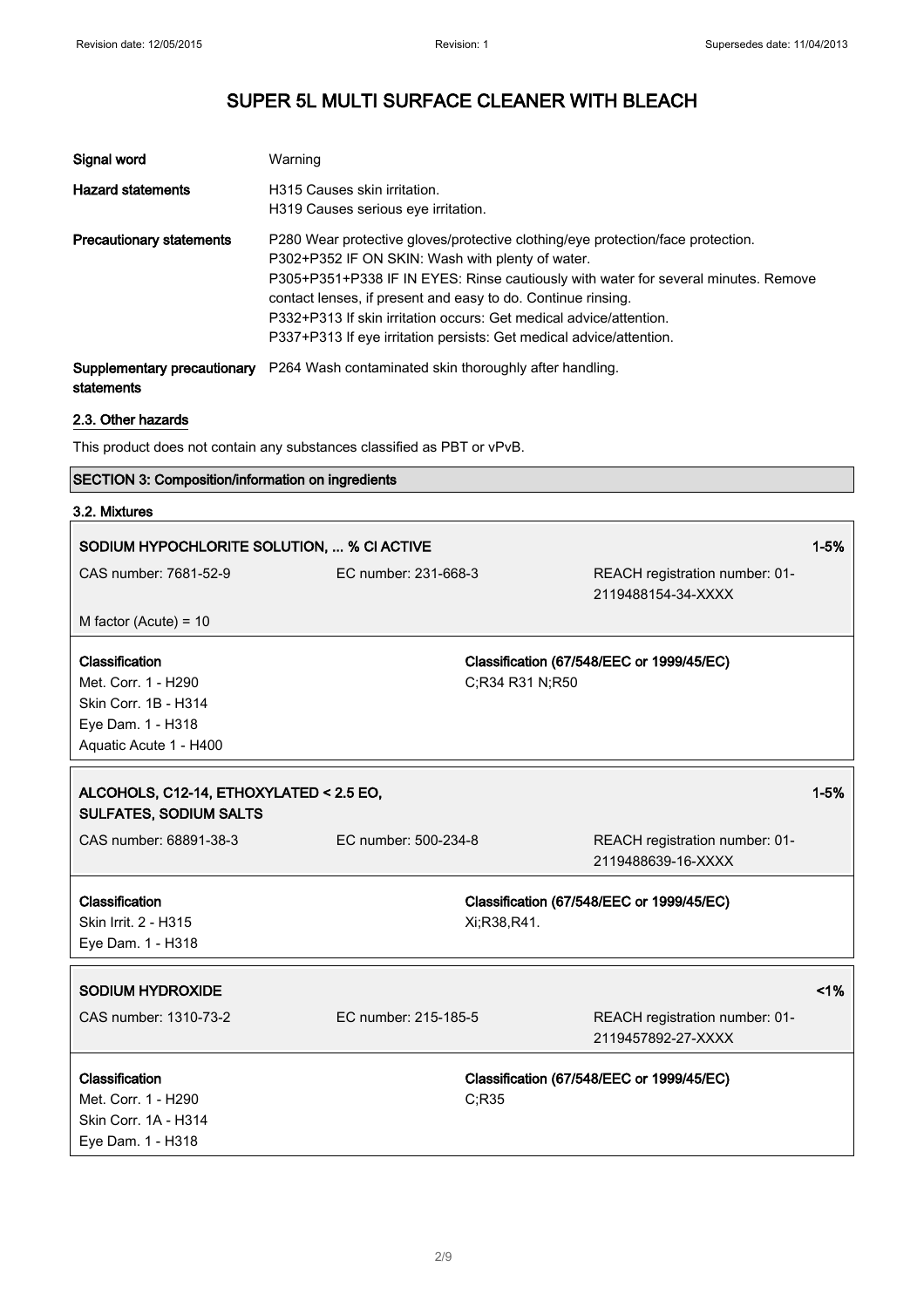| <b>N-OXIDES</b>                                                                                                     | AMINES, C12-14 (EVEN NUMBERED) - ALKYLDIMETHYL,<br>$1\%$                                                                                                                                                                                                          |  |  |
|---------------------------------------------------------------------------------------------------------------------|-------------------------------------------------------------------------------------------------------------------------------------------------------------------------------------------------------------------------------------------------------------------|--|--|
| CAS number: 308062-28-4                                                                                             | REACH registration number: 01-<br>2119490061-47-XXXX                                                                                                                                                                                                              |  |  |
| M factor (Acute) = $1$                                                                                              |                                                                                                                                                                                                                                                                   |  |  |
| Classification<br><b>Acute Tox. 4 - H302</b><br>Skin Irrit. 2 - H315<br>Eye Dam. 1 - H318<br>Aquatic Acute 1 - H400 | Classification (67/548/EEC or 1999/45/EC)<br>Xn;R22. Xi;R38,R41. N;R50.                                                                                                                                                                                           |  |  |
|                                                                                                                     | The Full Text for all R-Phrases and Hazard Statements are Displayed in Section 16.                                                                                                                                                                                |  |  |
| <b>SECTION 4: First aid measures</b>                                                                                |                                                                                                                                                                                                                                                                   |  |  |
| 4.1. Description of first aid measures                                                                              |                                                                                                                                                                                                                                                                   |  |  |
| Inhalation                                                                                                          | Move affected person to fresh air at once. Rinse nose and mouth with water. Get medical<br>attention if any discomfort continues.                                                                                                                                 |  |  |
| Ingestion                                                                                                           | Never give anything by mouth to an unconscious person. Do not induce vomiting. Rinse<br>mouth thoroughly with water. Get medical attention if any discomfort continues.                                                                                           |  |  |
| <b>Skin contact</b>                                                                                                 | Rinse immediately with plenty of water. Remove contaminated clothing. Get medical attention<br>if irritation persists after washing.                                                                                                                              |  |  |
| Eye contact                                                                                                         | Rinse immediately with plenty of water. Remove any contact lenses and open eyelids wide<br>apart. Continue to rinse for at least 15 minutes. Get medical attention if irritation persists after<br>washing. Show this Safety Data Sheet to the medical personnel. |  |  |
|                                                                                                                     | 4.2. Most important symptoms and effects, both acute and delayed                                                                                                                                                                                                  |  |  |
| <b>Skin contact</b>                                                                                                 | Skin irritation. Prolonged contact may cause redness, irritation and dry skin.                                                                                                                                                                                    |  |  |
| Eye contact                                                                                                         | Irritating to eyes. Symptoms following overexposure may include the following: Redness.<br>Pain.                                                                                                                                                                  |  |  |
|                                                                                                                     | 4.3. Indication of any immediate medical attention and special treatment needed                                                                                                                                                                                   |  |  |
| Notes for the doctor                                                                                                | No specific recommendations.                                                                                                                                                                                                                                      |  |  |
| <b>SECTION 5: Firefighting measures</b>                                                                             |                                                                                                                                                                                                                                                                   |  |  |
| 5.1. Extinguishing media                                                                                            |                                                                                                                                                                                                                                                                   |  |  |
| Suitable extinguishing media                                                                                        | The product is not flammable. Use fire-extinguishing media suitable for the surrounding fire.<br>Foam, carbon dioxide or dry powder.                                                                                                                              |  |  |
|                                                                                                                     | 5.2. Special hazards arising from the substance or mixture                                                                                                                                                                                                        |  |  |
| <b>Hazardous combustion</b><br>products                                                                             | Oxides of carbon. Thermal decomposition or combustion may liberate carbon oxides and<br>other toxic gases or vapours. Chlorine. Hydrogen chloride (HCl). Oxides of: Chlorine.                                                                                     |  |  |
| 5.3. Advice for firefighters                                                                                        |                                                                                                                                                                                                                                                                   |  |  |
| Protective actions during<br>firefighting                                                                           | Control run-off water by containing and keeping it out of sewers and watercourses.                                                                                                                                                                                |  |  |
| Special protective equipment<br>for firefighters                                                                    | Wear positive-pressure self-contained breathing apparatus (SCBA) and appropriate protective<br>clothing.                                                                                                                                                          |  |  |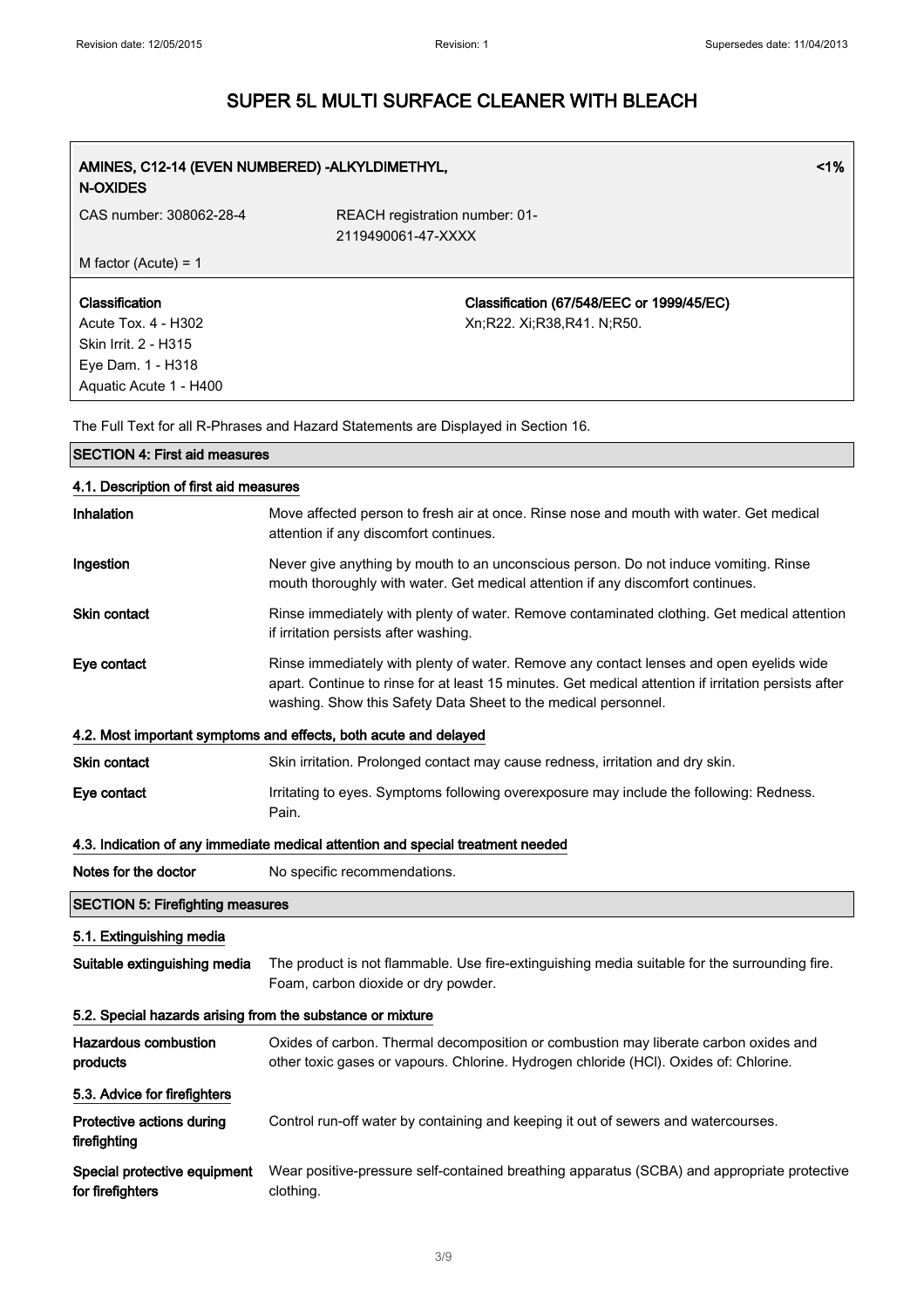#### SECTION 6: Accidental release measures

| 6.1. Personal precautions, protective equipment and emergency procedures                                                                       |                                                                                                                                                                                                                                                                                                                                                                                                                                    |  |
|------------------------------------------------------------------------------------------------------------------------------------------------|------------------------------------------------------------------------------------------------------------------------------------------------------------------------------------------------------------------------------------------------------------------------------------------------------------------------------------------------------------------------------------------------------------------------------------|--|
| <b>Personal precautions</b>                                                                                                                    | For personal protection, see Section 8. In case of spills, beware of slippery floors and<br>surfaces.                                                                                                                                                                                                                                                                                                                              |  |
| 6.2. Environmental precautions                                                                                                                 |                                                                                                                                                                                                                                                                                                                                                                                                                                    |  |
| <b>Environmental precautions</b>                                                                                                               | Collect and dispose of spillage as indicated in Section 13. Do not discharge into drains or<br>watercourses or onto the ground.                                                                                                                                                                                                                                                                                                    |  |
| 6.3. Methods and material for containment and cleaning up                                                                                      |                                                                                                                                                                                                                                                                                                                                                                                                                                    |  |
| Methods for cleaning up                                                                                                                        | Stop leak if possible without risk. Absorb in vermiculite, dry sand or earth and place into<br>containers. Flush contaminated area with plenty of water. Avoid the spillage or runoff entering<br>drains, sewers or watercourses.                                                                                                                                                                                                  |  |
| 6.4. Reference to other sections                                                                                                               |                                                                                                                                                                                                                                                                                                                                                                                                                                    |  |
| Reference to other sections                                                                                                                    | For personal protection, see Section 8. See Section 11 for additional information on health<br>hazards. For waste disposal, see Section 13.                                                                                                                                                                                                                                                                                        |  |
| <b>SECTION 7: Handling and storage</b>                                                                                                         |                                                                                                                                                                                                                                                                                                                                                                                                                                    |  |
| 7.1. Precautions for safe handling                                                                                                             |                                                                                                                                                                                                                                                                                                                                                                                                                                    |  |
| <b>Usage precautions</b>                                                                                                                       | Provide adequate ventilation. Avoid contact with skin and eyes. Wear protective clothing as<br>described in Section 8 of this safety data sheet. Good personal hygiene procedures should be<br>implemented. Wash hands and any other contaminated areas of the body with soap and<br>water before leaving the work site. Do not eat, drink or smoke when using the product. Avoid<br>contact with acids and other cleaning agents. |  |
| Advice on general<br>occupational hygiene                                                                                                      | Good personal hygiene procedures should be implemented. Do not eat, drink or smoke when<br>using this product. Wash skin thoroughly after handling. Use appropriate skin cream to<br>prevent drying of skin. Provide eyewash station.                                                                                                                                                                                              |  |
| 7.2. Conditions for safe storage, including any incompatibilities                                                                              |                                                                                                                                                                                                                                                                                                                                                                                                                                    |  |
| <b>Storage precautions</b>                                                                                                                     | Store in tightly-closed, original container in a dry, cool and well-ventilated place. Protect from<br>light. Store away from the following materials: Acids.                                                                                                                                                                                                                                                                       |  |
| 7.3. Specific end use(s)                                                                                                                       |                                                                                                                                                                                                                                                                                                                                                                                                                                    |  |
| Specific end use(s)                                                                                                                            | The identified uses for this product are detailed in Section 1.2.                                                                                                                                                                                                                                                                                                                                                                  |  |
| <b>SECTION 8: Exposure Controls/personal protection</b>                                                                                        |                                                                                                                                                                                                                                                                                                                                                                                                                                    |  |
| 8.1. Control parameters<br>Occupational exposure limits<br><b>SODIUM HYDROXIDE</b>                                                             |                                                                                                                                                                                                                                                                                                                                                                                                                                    |  |
| Long-term exposure limit (8-hour TWA): WEL<br>Short-term exposure limit (15-minute): WEL 2 mg/m <sup>3</sup><br>WEL = Workplace Exposure Limit |                                                                                                                                                                                                                                                                                                                                                                                                                                    |  |

#### STPP (CAS: 7758-29-4)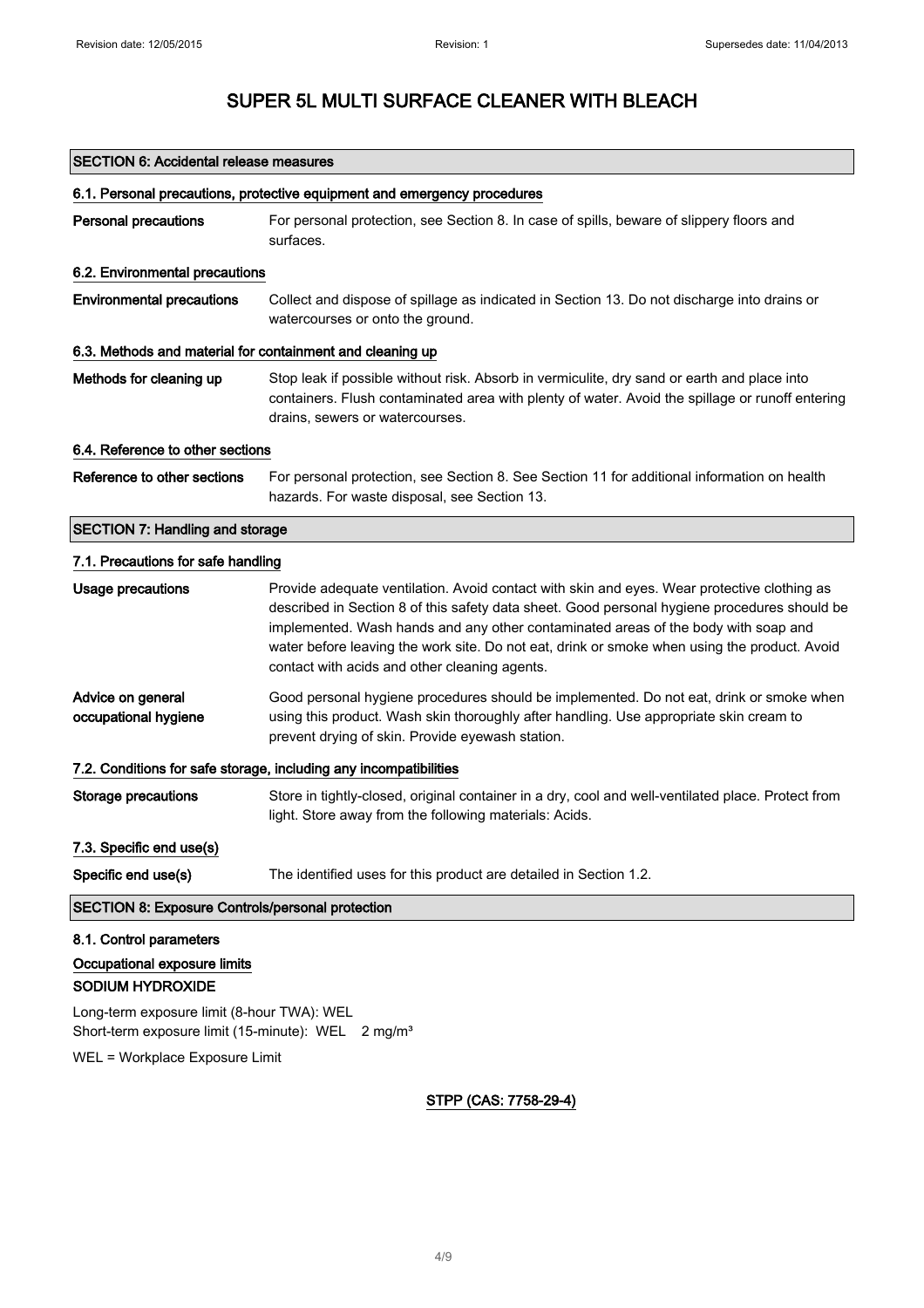| <b>DNEL</b> | Workers - Inhalation; Long term systemic effects: 17.632 mg/m <sup>3</sup><br>Workers - Dermal; Long term systemic effects: 10 mg/kg/day<br>Workers - Inhalation; Long term systemic effects: 4.348 mg/m <sup>3</sup><br>General population - Dermal; Long term systemic effects: 5 mg/kg/day<br>General population - Oral; Long term systemic effects: 2.5 mg/kg/day                                                                                                                                                                                                                                                                                                                   |
|-------------|-----------------------------------------------------------------------------------------------------------------------------------------------------------------------------------------------------------------------------------------------------------------------------------------------------------------------------------------------------------------------------------------------------------------------------------------------------------------------------------------------------------------------------------------------------------------------------------------------------------------------------------------------------------------------------------------|
|             | SODIUM HYPOCHLORITE SOLUTION,  % CI ACTIVE (CAS: 7681-52-9)                                                                                                                                                                                                                                                                                                                                                                                                                                                                                                                                                                                                                             |
| <b>DNEL</b> | Industry - Inhalation; Long term local effects: 1.55 mg/m <sup>3</sup><br>Industry - Inhalation; Long term systemic effects: 1.55 mg/m <sup>3</sup><br>Industry - Inhalation; Short term local effects: 3.1 mg/m <sup>3</sup><br>Industry - Inhalation; Short term systemic effects: 3.1 mg/m <sup>3</sup><br>Consumer - Inhalation; Long term local effects: 1.55 mg/m <sup>3</sup><br>Consumer - Inhalation; Long term systemic effects: 1.55 mg/m <sup>3</sup><br>Consumer - Inhalation; Short term local effects: 3.1 mg/m <sup>3</sup><br>Consumer - Inhalation; Short term systemic effects: 3.1 mg/m <sup>3</sup><br>Consumer - Oral; Long term systemic effects: 0.26 mg/kg/day |
| <b>PNEC</b> | - Fresh water; 0.00021 mg/l<br>- Marine water; 0.000042 mg/l<br>- Intermittent release; 0.00026 mg/l<br>$-$ STP; 0.03 mg/l                                                                                                                                                                                                                                                                                                                                                                                                                                                                                                                                                              |
|             | ALCOHOLS, C12-14, ETHOXYLATED < 2.5 EO, SULFATES, SODIUM SALTS (CAS: 68891-38-3)                                                                                                                                                                                                                                                                                                                                                                                                                                                                                                                                                                                                        |

| DNEL        | Workers - Dermal; Long term systemic effects: 2750 mg/kg/day<br>Workers - Inhalation; Long term systemic effects: 175 mg/m <sup>3</sup><br>Consumer - Oral; Long term systemic effects: 15 mg/kg/day<br>Consumer - Dermal; Long term systemic effects: 1650 mg/kg/day<br>Consumer - Inhalation; Long term systemic effects: 52 mg/m <sup>3</sup> |
|-------------|--------------------------------------------------------------------------------------------------------------------------------------------------------------------------------------------------------------------------------------------------------------------------------------------------------------------------------------------------|
| <b>PNEC</b> | - Fresh water; 0.24 mg/l<br>- Marine water; 0.024 mg/l<br>- Intermittent release; 0.071 mg/l<br>- Sediment, Fresh water; 5.45 mg/kg<br>- Sediment, Marine water; 0.545 mg/kg<br>- Soil; 0.946 mg/kg<br>$-$ STP; 10,000 mg/l                                                                                                                      |

#### SODIUM HYDROXIDE (CAS: 1310-73-2)

DNEL Industry - Inhalation; Long term local effects: 1.0 mg/m<sup>3</sup> Consumer - Inhalation; Long term local effects: 1.0 mg/m³

8.2. Exposure controls





Appropriate engineering controls

Provide adequate ventilation.

Eye/face protection The following protection should be worn: Chemical splash goggles or face shield. EN 166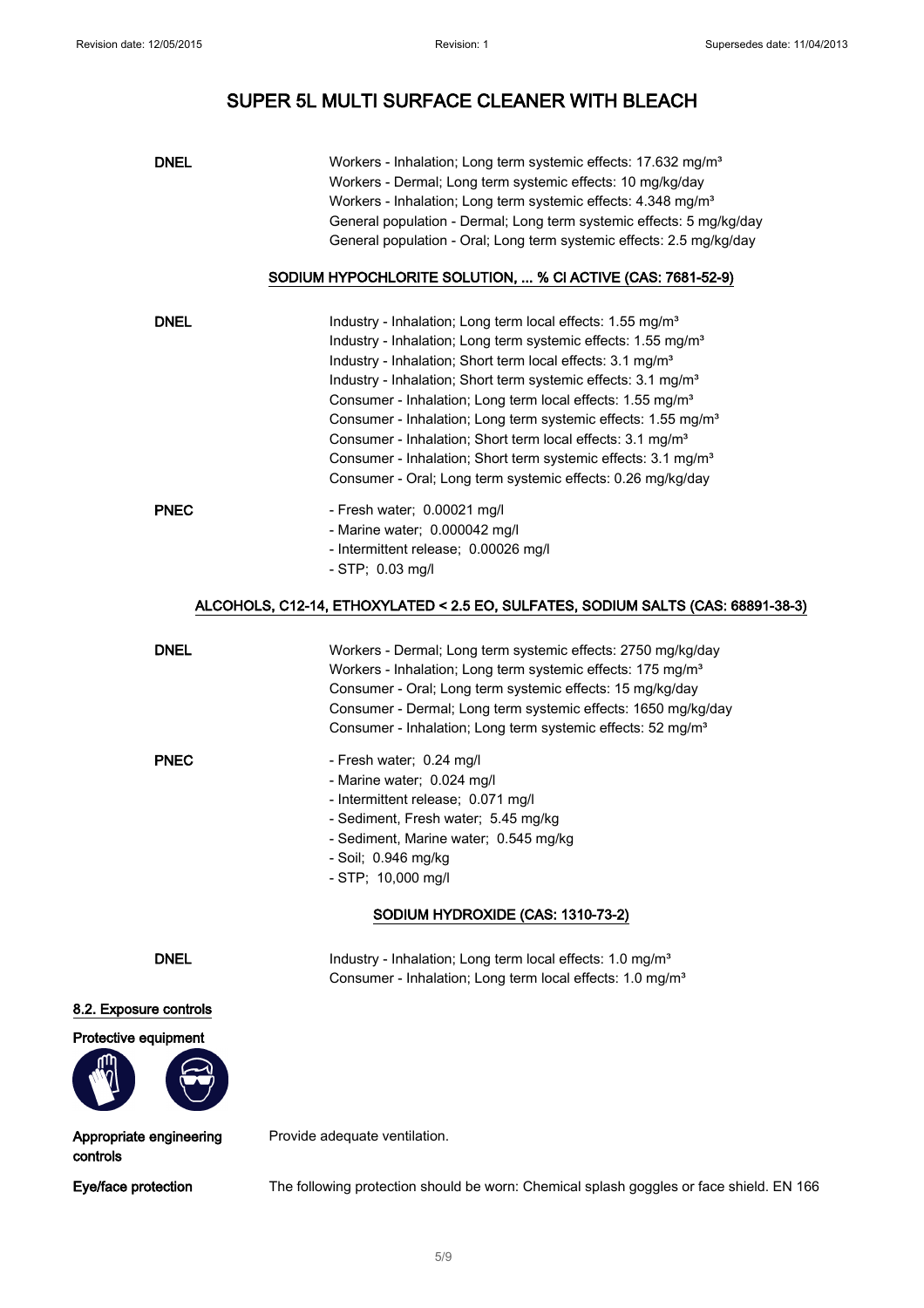| Hand protection                           | Chemical-resistant, impervious gloves complying with an approved standard should be worn if<br>a risk assessment indicates skin contact is possible. Neoprene. Nitrile rubber. Polyethylene.<br>Polyvinyl chloride (PVC). EN 388                                           |
|-------------------------------------------|----------------------------------------------------------------------------------------------------------------------------------------------------------------------------------------------------------------------------------------------------------------------------|
| Other skin and body<br>protection         | Use barrier creams to prevent skin contact. Wear appropriate clothing to prevent repeated or<br>prolonged skin contact.                                                                                                                                                    |
| Hygiene measures                          | When using do not eat, drink or smoke. Good personal hygiene procedures should be<br>implemented. Wash hands and any other contaminated areas of the body with soap and<br>water before leaving the work site. Use appropriate skin cream to prevent drying of skin.       |
| Respiratory protection                    | Respiratory protection not required.                                                                                                                                                                                                                                       |
| <b>Environmental exposure</b><br>controls | Avoid release to the environment. Users should be aware of environmental considerations<br>and their duties under the environmental protection act. Further information may be found on<br>Government websites: www.dti.gov.uk/access/index/htm and www.envirowise.gov.uk. |

#### SECTION 9: Physical and Chemical Properties

#### 9.1. Information on basic physical and chemical properties

| Appearance                                  | Liquid.                                                     |  |
|---------------------------------------------|-------------------------------------------------------------|--|
| Colour                                      | Yellow.                                                     |  |
| Odour                                       | Faintly of chlorine.                                        |  |
| <b>Odour threshold</b>                      | Not applicable.                                             |  |
| pH                                          | pH (concentrated solution): 13.3 typically                  |  |
| <b>Melting point</b>                        | Not applicable.                                             |  |
| Initial boiling point and range             | Not applicable.                                             |  |
| Flash point                                 | Not applicable.                                             |  |
| <b>Evaporation rate</b>                     | Not determined.                                             |  |
| <b>Evaporation factor</b>                   | Not applicable.                                             |  |
| Vapour pressure                             | Not determined.                                             |  |
| Vapour density                              | Not determined.                                             |  |
| <b>Relative density</b>                     | 1.075 typical @ @ 20°C                                      |  |
| <b>Bulk density</b>                         | Not applicable.                                             |  |
| Solubility(ies)                             | Soluble in water.                                           |  |
| Auto-ignition temperature                   | Not applicable.                                             |  |
| <b>Decomposition Temperature</b>            | Not applicable.                                             |  |
| <b>Viscosity</b>                            | Not determined.                                             |  |
| <b>Explosive properties</b>                 | Not applicable                                              |  |
| <b>Oxidising properties</b>                 | Not applicable.                                             |  |
| <b>Comments</b>                             | Information given is applicable to the product as supplied. |  |
| 9.2. Other information                      |                                                             |  |
| Other information                           | Not relevant.                                               |  |
| <b>SECTION 10: Stability and reactivity</b> |                                                             |  |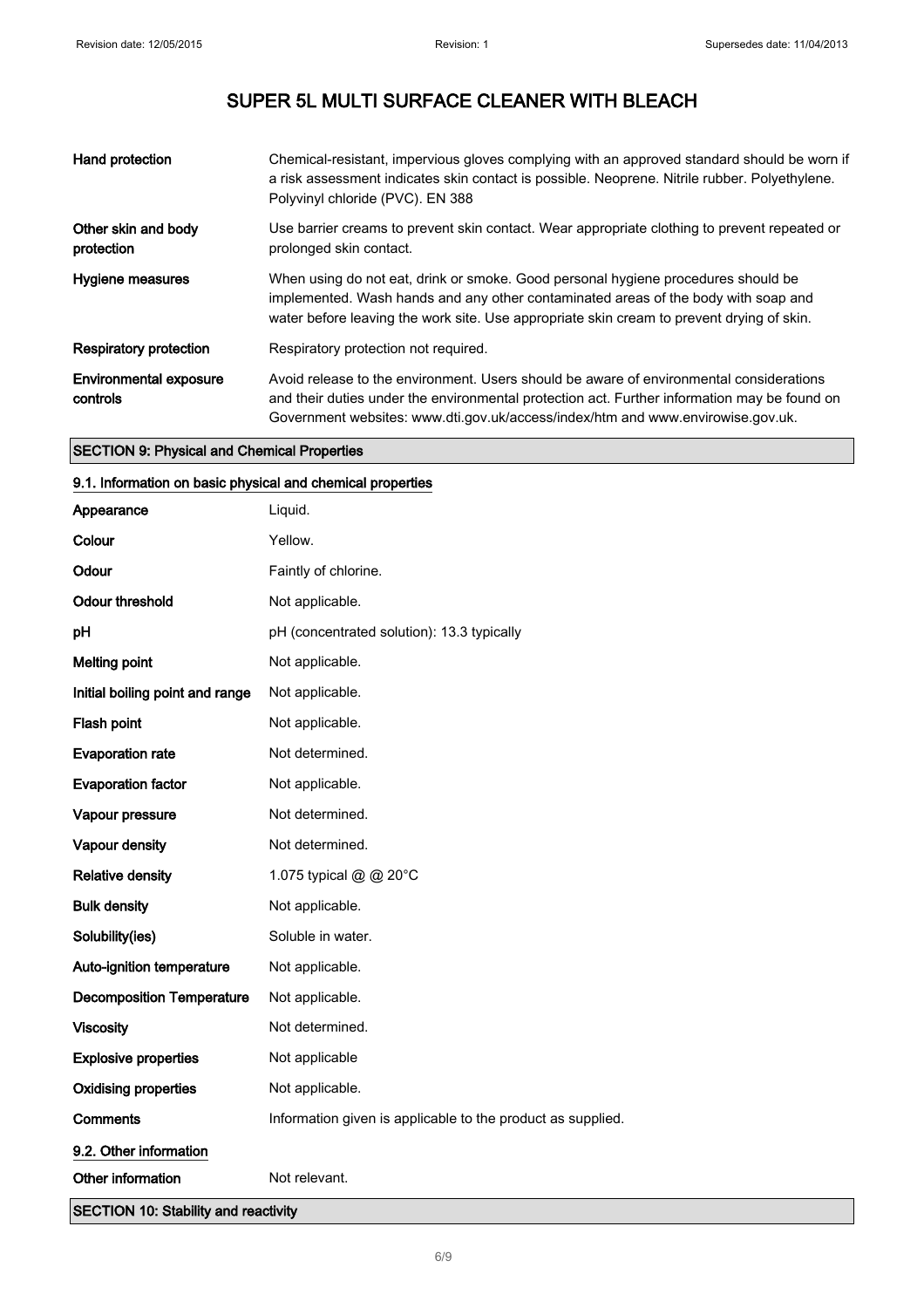| 10.1. Reactivity                             |                                                                                                                                                                                                                                                                                                                                                                                                                                                      |  |
|----------------------------------------------|------------------------------------------------------------------------------------------------------------------------------------------------------------------------------------------------------------------------------------------------------------------------------------------------------------------------------------------------------------------------------------------------------------------------------------------------------|--|
| <b>Reactivity</b>                            | There are no known reactivity hazards associated with this product.                                                                                                                                                                                                                                                                                                                                                                                  |  |
| 10.2. Chemical stability                     |                                                                                                                                                                                                                                                                                                                                                                                                                                                      |  |
| <b>Stability</b>                             | Stable at normal ambient temperatures.                                                                                                                                                                                                                                                                                                                                                                                                               |  |
| 10.3. Possibility of hazardous reactions     |                                                                                                                                                                                                                                                                                                                                                                                                                                                      |  |
| Possibility of hazardous<br>reactions        | Contact with acids liberates toxic chlorine gas.                                                                                                                                                                                                                                                                                                                                                                                                     |  |
| 10.4. Conditions to avoid                    |                                                                                                                                                                                                                                                                                                                                                                                                                                                      |  |
| Conditions to avoid                          | Avoid exposure to high temperatures or direct sunlight.                                                                                                                                                                                                                                                                                                                                                                                              |  |
| 10.5. Incompatible materials                 |                                                                                                                                                                                                                                                                                                                                                                                                                                                      |  |
| <b>Materials to avoid</b>                    | Acids. Ammonium compounds. Organic materials. Metals, particularly copper, nickel and iron.                                                                                                                                                                                                                                                                                                                                                          |  |
| 10.6. Hazardous decomposition products       |                                                                                                                                                                                                                                                                                                                                                                                                                                                      |  |
| Hazardous decomposition<br>products          | Chlorine. Chlorine oxides. Hydrogen chloride (HCl). Thermal decomposition or combustion<br>may liberate carbon oxides and other toxic gases or vapours. Oxides of carbon.                                                                                                                                                                                                                                                                            |  |
| <b>SECTION 11: Toxicological information</b> |                                                                                                                                                                                                                                                                                                                                                                                                                                                      |  |
| 11.1. Information on toxicological effects   |                                                                                                                                                                                                                                                                                                                                                                                                                                                      |  |
| Other health effects                         | There is no evidence that the product can cause cancer.                                                                                                                                                                                                                                                                                                                                                                                              |  |
|                                              |                                                                                                                                                                                                                                                                                                                                                                                                                                                      |  |
| <b>General information</b>                   | This product has low toxicity.                                                                                                                                                                                                                                                                                                                                                                                                                       |  |
| Ingestion                                    | May cause irritation. Symptoms following overexposure may include the following: Stomach<br>pain. Nausea, vomiting. Diarrhoea.                                                                                                                                                                                                                                                                                                                       |  |
| <b>Skin contact</b>                          | Irritating to skin. Prolonged contact may cause redness, irritation and dry skin.                                                                                                                                                                                                                                                                                                                                                                    |  |
| Eye contact                                  | Irritating to eyes. Symptoms following overexposure may include the following: Redness.<br>Pain.                                                                                                                                                                                                                                                                                                                                                     |  |
| <b>SECTION 12: Ecological Information</b>    |                                                                                                                                                                                                                                                                                                                                                                                                                                                      |  |
| Ecotoxicity                                  | There are no data on the ecotoxicity of this product. Not regarded as dangerous for the<br>environment.                                                                                                                                                                                                                                                                                                                                              |  |
| 12.1. Toxicity                               |                                                                                                                                                                                                                                                                                                                                                                                                                                                      |  |
| <b>Toxicity</b>                              | Not considered toxic to fish.                                                                                                                                                                                                                                                                                                                                                                                                                        |  |
| 12.2. Persistence and degradability          |                                                                                                                                                                                                                                                                                                                                                                                                                                                      |  |
| Persistence and degradability                | There are no data on the degradability of this product. The surfactant(s) contained in this<br>product complies(comply) with the biodegradability criteria as laid down in Regulation (EC)<br>No. 648/2004 on detergents. Data to support this assertion are held at the disposal of the<br>competent authorities of the Member States and will be made available to them at their direct<br>request, or at the request of a detergent manufacturer. |  |
| 12.3. Bioaccumulative potential              |                                                                                                                                                                                                                                                                                                                                                                                                                                                      |  |
| <b>Bioaccumulative potential</b>             | No data available on bioaccumulation.                                                                                                                                                                                                                                                                                                                                                                                                                |  |
| 12.4. Mobility in soil                       |                                                                                                                                                                                                                                                                                                                                                                                                                                                      |  |
| <b>Mobility</b>                              | The product is water-soluble and may spread in water systems.                                                                                                                                                                                                                                                                                                                                                                                        |  |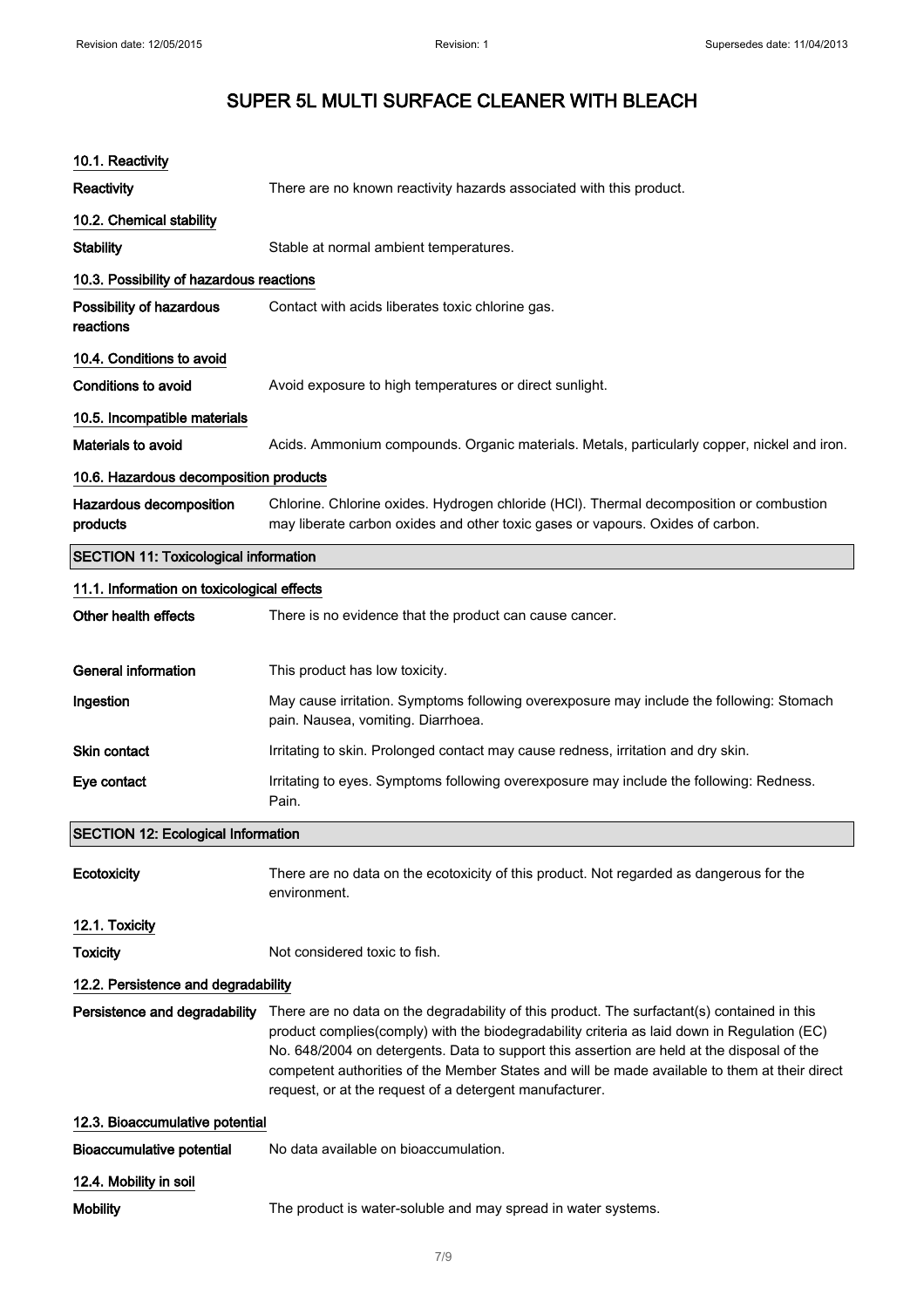| 12.5. Results of PBT and vPvB assessment     |                                                                                                                                                                                                                                                                                                                                                                                                                                                                                                                                                                                                                                                                                                                                                                                  |  |
|----------------------------------------------|----------------------------------------------------------------------------------------------------------------------------------------------------------------------------------------------------------------------------------------------------------------------------------------------------------------------------------------------------------------------------------------------------------------------------------------------------------------------------------------------------------------------------------------------------------------------------------------------------------------------------------------------------------------------------------------------------------------------------------------------------------------------------------|--|
| <b>Results of PBT and vPvB</b><br>assessment | This product does not contain any substances classified as PBT or vPvB.                                                                                                                                                                                                                                                                                                                                                                                                                                                                                                                                                                                                                                                                                                          |  |
| 12.6. Other adverse effects                  |                                                                                                                                                                                                                                                                                                                                                                                                                                                                                                                                                                                                                                                                                                                                                                                  |  |
| Other adverse effects                        | None known.                                                                                                                                                                                                                                                                                                                                                                                                                                                                                                                                                                                                                                                                                                                                                                      |  |
| <b>SECTION 13: Disposal considerations</b>   |                                                                                                                                                                                                                                                                                                                                                                                                                                                                                                                                                                                                                                                                                                                                                                                  |  |
| 13.1. Waste treatment methods                |                                                                                                                                                                                                                                                                                                                                                                                                                                                                                                                                                                                                                                                                                                                                                                                  |  |
| <b>General information</b>                   | Do not discharge into drains or watercourses or onto the ground.                                                                                                                                                                                                                                                                                                                                                                                                                                                                                                                                                                                                                                                                                                                 |  |
| <b>Disposal methods</b>                      | Dispose of waste to licensed waste disposal site in accordance with the requirements of the<br>local Waste Disposal Authority. Packaging is recyclable. Wash out containers with water<br>before disposal.                                                                                                                                                                                                                                                                                                                                                                                                                                                                                                                                                                       |  |
| <b>SECTION 14: Transport information</b>     |                                                                                                                                                                                                                                                                                                                                                                                                                                                                                                                                                                                                                                                                                                                                                                                  |  |
| Road transport notes                         | Not classified.                                                                                                                                                                                                                                                                                                                                                                                                                                                                                                                                                                                                                                                                                                                                                                  |  |
| Rail transport notes                         | Not classified.                                                                                                                                                                                                                                                                                                                                                                                                                                                                                                                                                                                                                                                                                                                                                                  |  |
| Sea transport notes                          | Not classified.                                                                                                                                                                                                                                                                                                                                                                                                                                                                                                                                                                                                                                                                                                                                                                  |  |
| Air transport notes                          | Not classified.                                                                                                                                                                                                                                                                                                                                                                                                                                                                                                                                                                                                                                                                                                                                                                  |  |
| 14.1. UN number                              |                                                                                                                                                                                                                                                                                                                                                                                                                                                                                                                                                                                                                                                                                                                                                                                  |  |
| 14.2. UN proper shipping name                |                                                                                                                                                                                                                                                                                                                                                                                                                                                                                                                                                                                                                                                                                                                                                                                  |  |
| 14.3. Transport hazard class(es)             |                                                                                                                                                                                                                                                                                                                                                                                                                                                                                                                                                                                                                                                                                                                                                                                  |  |
| 14.4. Packing group                          |                                                                                                                                                                                                                                                                                                                                                                                                                                                                                                                                                                                                                                                                                                                                                                                  |  |
| 14.5. Environmental hazards                  |                                                                                                                                                                                                                                                                                                                                                                                                                                                                                                                                                                                                                                                                                                                                                                                  |  |
| 14.6. Special precautions for user           |                                                                                                                                                                                                                                                                                                                                                                                                                                                                                                                                                                                                                                                                                                                                                                                  |  |
|                                              | 14.7. Transport in bulk according to Annex II of MARPOL73/78 and the IBC Code                                                                                                                                                                                                                                                                                                                                                                                                                                                                                                                                                                                                                                                                                                    |  |
| <b>SECTION 15: Regulatory information</b>    |                                                                                                                                                                                                                                                                                                                                                                                                                                                                                                                                                                                                                                                                                                                                                                                  |  |
|                                              | 15.1. Safety, health and environmental regulations/legislation specific for the substance or mixture                                                                                                                                                                                                                                                                                                                                                                                                                                                                                                                                                                                                                                                                             |  |
| National regulations                         | The Control of Substances Hazardous to Health Regulations 2002 (SI 2002 No. 2677) (as<br>amended).                                                                                                                                                                                                                                                                                                                                                                                                                                                                                                                                                                                                                                                                               |  |
| <b>EU</b> legislation                        | Regulation (EC) No 1907/2006 of the European Parliament and of the Council of 18<br>December 2006 concerning the Registration, Evaluation, Authorisation and Restriction of<br>Chemicals (REACH) (as amended).<br>Regulation (EC) No 1272/2008 of the European Parliament and of the Council of 16<br>December 2008 on classification, labelling and packaging of substances and mixtures (as<br>amended).<br>Commission Directive 2000/39/EC of 8 June 2000 establishing a first list of indicative<br>occupational exposure limit values in implementation of Council Directive 98/24/EC on the<br>protection of the health and safety of workers from the risks related to chemical agents at<br>work (as amended).<br>Commission Regulation (EU) No 453/2010 of 20 May 2010. |  |
| Guidance                                     | COSHH Essentials.<br>ECHA Guidance on the Application of the CLP Criteria.<br>ECHA Guidance on the compilation of safety data sheets.                                                                                                                                                                                                                                                                                                                                                                                                                                                                                                                                                                                                                                            |  |

#### 15.2. Chemical safety assessment